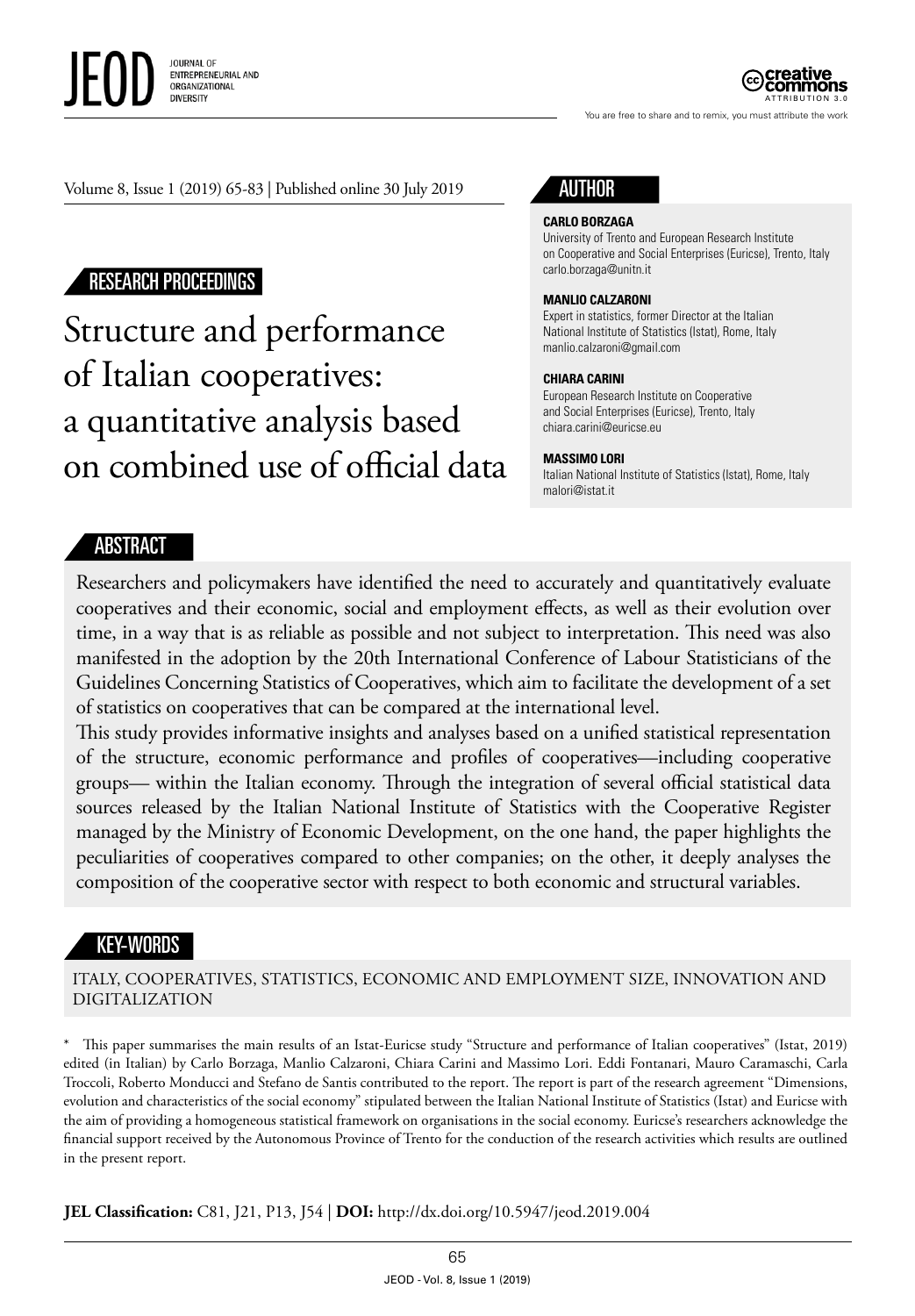# **1. Introduction**

In recent times, both researchers and policymakers have identified the need to accurately quantifying cooperatives and their economic, social, and employment effects, as well as their evolution over time in a way as reliable as possible and not subject to interpretations (Bouchard and Rousselière, 2015; ILO, 2017a).

Indeed, cooperatives are organizations that have some features in common with conventional companies, such as conducting an economic activity, but are also characterised by some special features derived by the fact that the main aim of a cooperative is to satisfy the non-economic needs of their members who jointly own and democratically control the organization (Barea and Monzón, 2006; ILO, 2017b). In addition, cooperatives often produce goods and services of general interest that public organisations and for-profit companies are not willing to or interested in generating, or cannot generate for various reasons, including low profitability, market failures induced by information asymmetries, and positive externalities (Borzaga, 2012).

These considerations reinforce the need to develop statistics on cooperatives: it is necessary to accurately evaluate the contribution of cooperatives to the economy of a country. It is also necessary to verify whether cooperatives behave differently from other enterprises and if so, whether they can make an additional contribution to citizens' wellbeing because of this (Stiglitz, 2009).

This need was also manifested in the resolution adopted at the 19th International Conference of Labour Statisticians (ICLS), held in October 2013 in Geneva, at which government representatives, workers, and employers reaffirmed the importance of having a more comprehensive and internationally comparable statistics on cooperatives (ILO, 2013) and, more recently, in the adoption by the 20th ICLS of the *Guidelines concerning Statistics of Cooperatives* that aim to facilitate the development of a set of statistics on cooperatives that can be comparable at international level (ILO, 2018).

Taking this into account, the Italian situation represents a *unicum* on an international level with regards to the acquisition and production of statistical data on cooperatives. Indeed, over the past decade, there have been a series of attempts to measure the diffusion, size, and impact of cooperatives utilising various data sources, both from representative associations as well as administrative sources (Istat, 2008; Bentivogli and Viviano, 2012; Borzaga, 2015; 2017). Though the results do not always match, these attempts have served to increase interest in evaluating the specific role and economic and occupational importance of cooperatives in Italy. This interest has been reinforced by the recent economic crisis, which has highlighted that, in order to identify strategies that can put Italy on a pathway to growth, it is necessary to carefully evaluate the contribution that may derive not only from each institutional sector or public or private institution, but also from specific types of enterprises (Viganò and Salustri, 2015). The opportunity thus arose to go beyond the classification of economic and employment variables by institutional sector and by companies in "non-financial corporations" and "financial companies", and to give particular attention to the plurality of forms of enterprise and the nature of different business owners and their interests.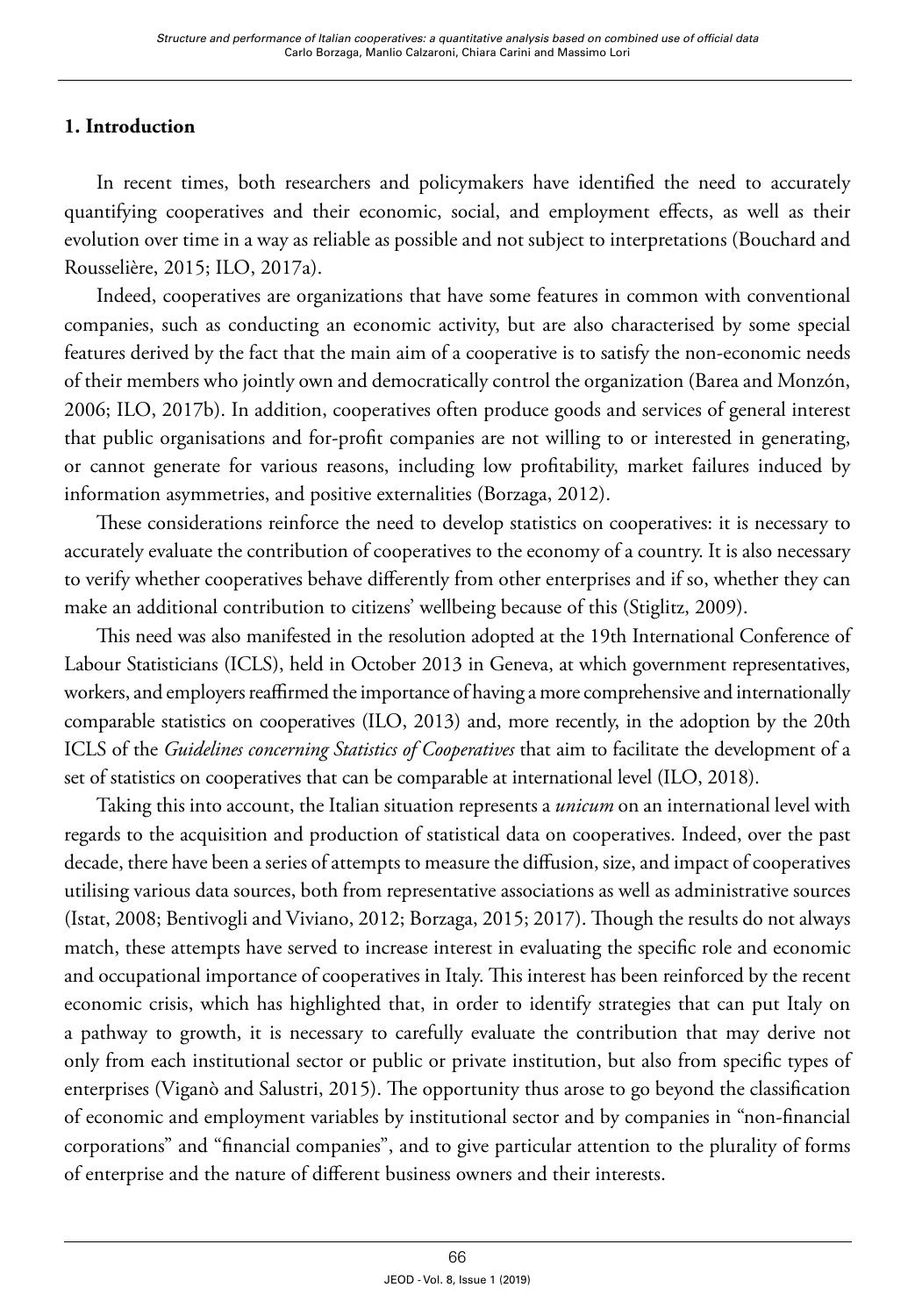Having said that, this study takes a step forward by officially quantify the size of Italian cooperatives, their behavior during the economic crisis and the characteristics of employment and innovation by combining, for the first time, several official data sources collected following international standards and administrative data. Moreover, the study broadens the boundaries of the cooperative sector also including cooperative groups.

The paper is structured as follows: Section 2 presents the data used in the analysis; Section 3 presents the overall size of the Italian cooperative enterprises and groups; Section 4 presents the main findings in terms of employment; Sections 5 and 6 summarise respectively the main findings concerning the evolution of cooperatives during the economic crisis and the innovation processes within the organisations. Finally, Section 7 articulates the main conclusions of the research.

## **2. Data**

The study combines several data sources released by the Italian National Institute of Statistics (Istat).

The statistical basis from which the data on cooperatives was developed is the statistical business register of active enterprises (ASIA<sup>1</sup>), created according to the European regulation (EC) No. 177/2008 governing the development of statistical business registers between Member States. Combined use of ASIA (that covers enterprises, local units, employment and groups) and economic microdata archives (SBS frame)<sup>2</sup>, enables the monitoring of cooperatives, guaranteeing the availability of annual data on the locations of enterprises, groups of cooperative enterprises, their economic activity and employment.

ASIA register does not include information on the type of cooperatives, therefore have been combined with the data of the Cooperative Register managed by the Italian Ministry of Economic Development (MISE)<sup>3</sup>.

Moreover, the previous data sources have been integrated with the database developed by Istat which includes the data of the structural surveys on information and communication technologies (ICT) and on innovation (CIS) in order to assess the level of innovation and digitization of Italian cooperatives. This database covers 185,000 economic units with 10 and more employees active in industry and services, of which approximately 10,000 are cooperatives (Istat, 2018).

<sup>1</sup> ASIA register does not cover: agriculture, forestry and fishing (Section A, Statistical Classification of Economic Activities in the European Community, Rev. 2); public administration and defence; compulsory social security (Section O); activities of membership organisations (Division 94); activities of households as employers; undifferentiated goodsand services-producing activities of households for own use (Section T); activities of extraterritorial organisations and bodies (Section U); units classified as public institutions or private non-profit institutes. As opposed to the annual Asia data, which takes into account businesses which are active for at least six months in a year, this study also includes cooperatives that have operated for less than six months.

<sup>&</sup>lt;sup>2</sup> <https://www.istat.it/it/archivio/216268>

<sup>3</sup> https://www.mise.gov.it/index.php/it/impresa/cooperative/albo-delle-societa-cooperative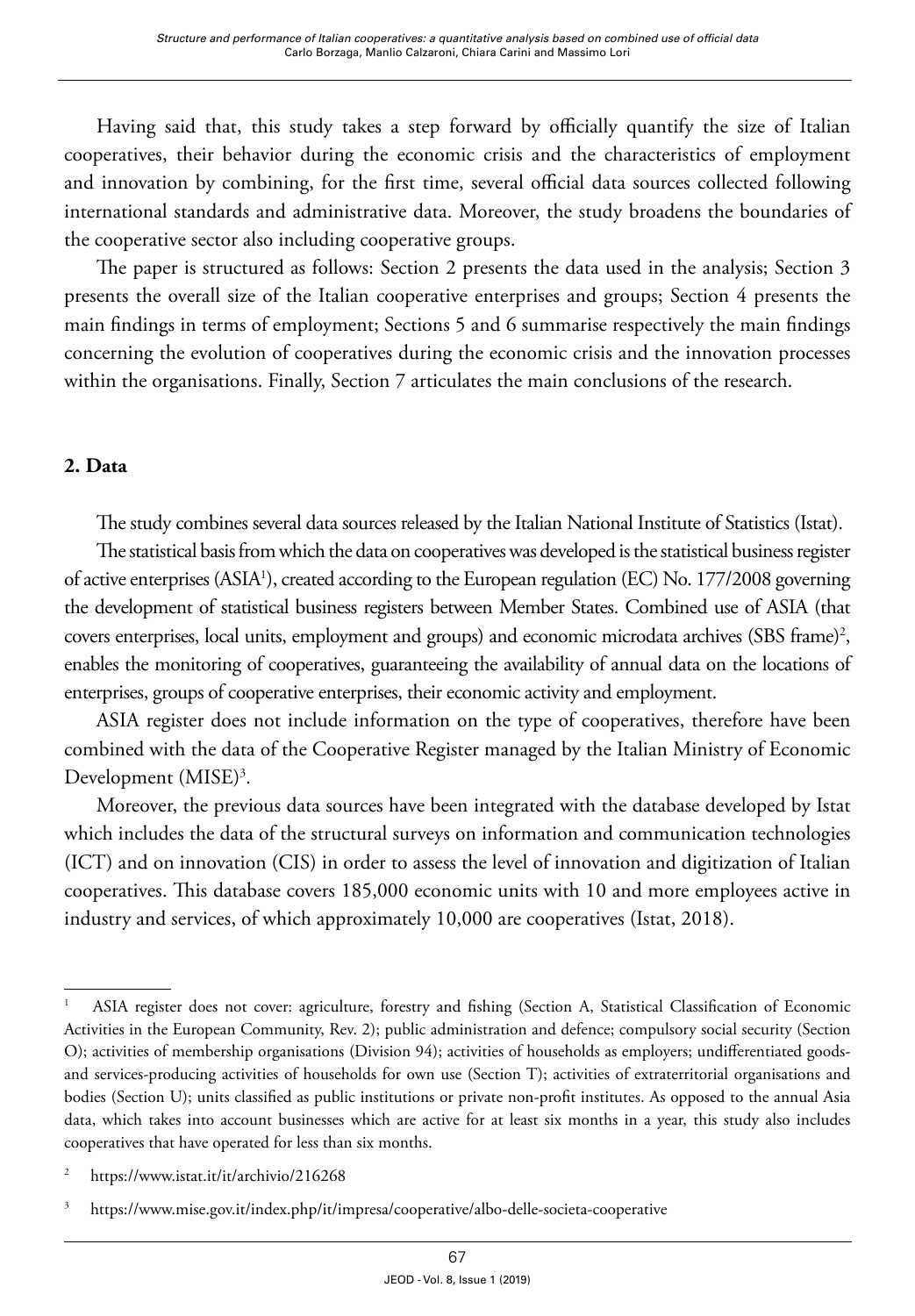# **3. Cooperatives in Italy**

## *3.1 Cooperative enterprises*

In 2015, there were 59,027 active cooperatives—equal to 1.3% of companies operating on national territory—employing just over 1.1 million persons employed (employees and selfemployers) in terms of yearly average of job positions<sup>4</sup>, 33,000 outworkers<sup>5</sup> and 10,000 temporary workers (see Table 1), equivalent to 7.1% of the total employment rates for private enterprises. Cooperatives, excluding financial and insurance cooperatives<sup>6</sup>, generated a value added (VA) of 28.6 billion EUR, equivalent to 4% of that generated by private enterprises (excluding credit and insurance companies).

|                                                   | No. of<br>cooperatives | Value added<br>(EUR) | No. of<br>persons<br>employed | No. of<br>outworkers | No. of<br>temporary<br>workers |
|---------------------------------------------------|------------------------|----------------------|-------------------------------|----------------------|--------------------------------|
| Financial and insurance sector                    | 874                    | n.a.                 | 93,320                        | 2,301                | 552                            |
| Total (excluding financial<br>& insurance sector) | 58,153                 | 28, 613, 181, 131    | 1.058.029                     | 30,704               | 10,104                         |
| Total                                             | 59,027                 | n.a.                 | 1,151,349                     | 33,005               | 10,656                         |

**Table 1. Cooperative, value added, persons employed, external and temporary workers (year 2015)**

*Source:* Istat data

Worker cooperatives stand out amongst the active cooperatives - 29,414 cooperatives, 49.8% of the total, with social (14,263, i.e. 24.2%), users or consumers (3,844, i.e. 6.5%) and primary sector producers (1,791, equal to 3% of the total). Worker and social cooperatives, in addition to registering the largest number of enterprises, are also the two types of cooperatives that have generated the greatest VA (Table 2) – 12.9 and 8.1 billion EUR, overall 73.4% of the total VA generated by cooperatives in 2015. Amongst the remaining typologies, the contribution of primary

There is an annual average job position of "1" when all weeks of the year have been worked.

<sup>5</sup> The following types of workers are classified as outworkers: i) non-member directors, ii) collaborators who have a contract of employment in the form of a project contract and iii) other contract and external workers (i.e. occasional collaborations including, as defined by Istat, "*i prestatori di lavoro occasionale di tipo accessorio (voucher), gli associati in partecipazione che risultano iscritti alla gestione separata Inps, i lavoratori autonomi dello sport e spettacolo per i quali l'impresa versa i contributi all'ex-ENPALS*").

Value added is calculated for all sectors of ASIA business with the exception of financial and insurance activities excluded from structural business survey according to European Regulation (EC) No. 295/2008. Therefore, the value added data produced by cooperative credit banks is not available.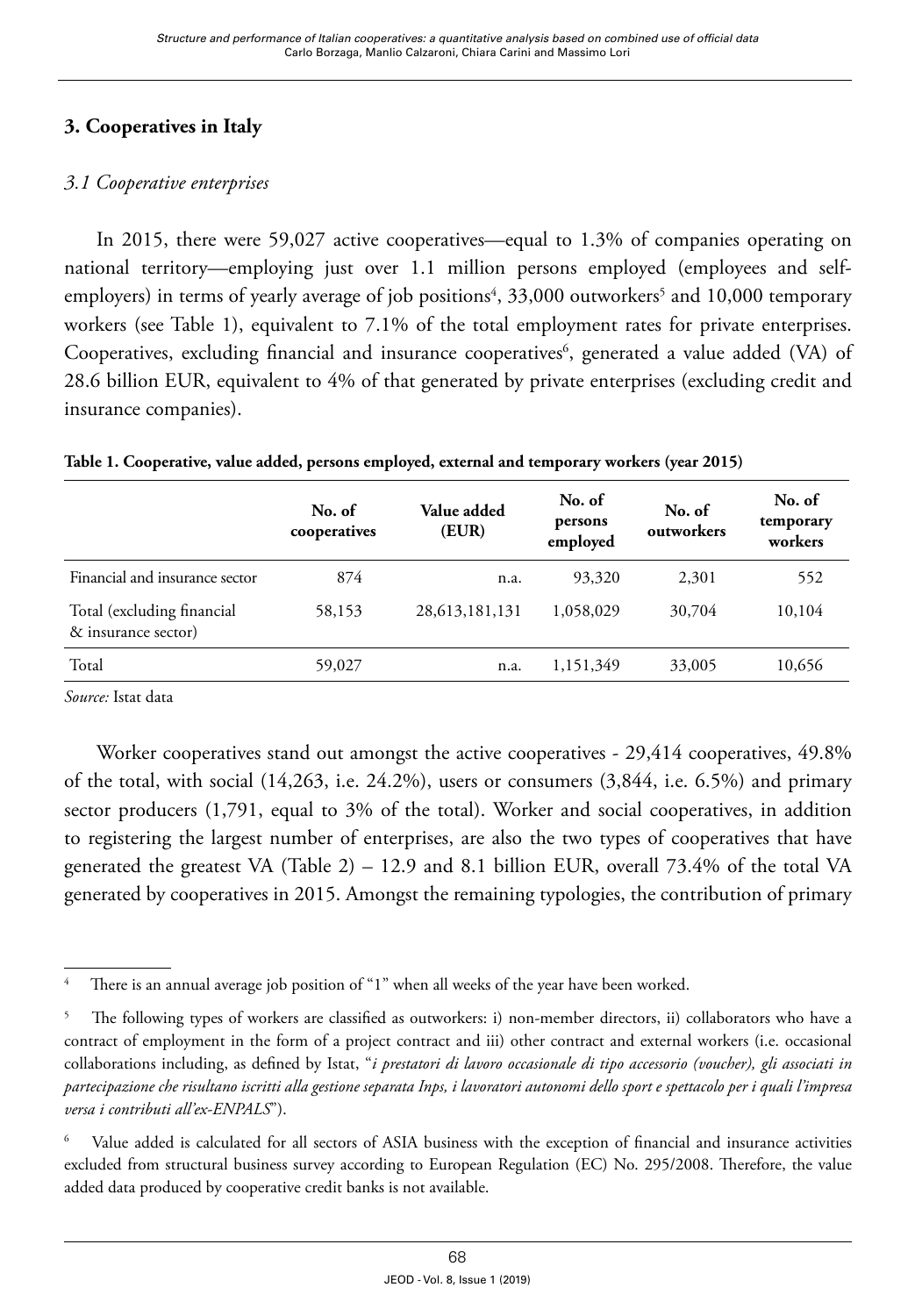sector producer cooperatives cannot be ignored. With 2.6 billion EUR of VA recorded in 2015, they contributed 9.2% of total VA.

| Cooperative type                     | No. of<br>cooperatives | Value added<br>(EUR) | No. of<br>persons<br>employed | No. of<br>outworkers | No. of<br>temporary<br>workers |
|--------------------------------------|------------------------|----------------------|-------------------------------|----------------------|--------------------------------|
| Primary sector producer cooperatives | 1,791                  | 2,636,313,496        | 52,329                        | 1,057                | 312                            |
| Worker cooperatives                  | 29,414                 | 12,918,236,878       | 486,241                       | 9,547                | 6,117                          |
| Social cooperatives                  | 14,263                 | 8,084,991,068        | 380,070                       | 15,820               | 2,085                          |
| User cooperatives                    | 3,844                  | 1,481,906,768        | 38,114                        | 960                  | 496                            |
| Cooperative banks                    | 321                    | n.a.                 | 29,080                        | 1,211                | 143                            |
| Others                               | 5,265                  | 1,935,112,453        | 50,410                        | 2,964                | 507                            |
| Not classified                       | 4,129                  | 1,556,620,468        | 115,104                       | 1,446                | 995                            |
| Total                                | 59,027                 | 28,613,181,131       | 1,151,349                     | 33,005               | 10,656                         |

| Table 2. Cooperative, value added, persons employed, outworkers, temporary workers by cooperative type (year 2015) |  |  |
|--------------------------------------------------------------------------------------------------------------------|--|--|
|                                                                                                                    |  |  |

*Source*: Istat data, MISE Cooperative Register

## *3.2 Cooperative groups*

Aggregation between cooperatives is a widespread practice in Italy, as elsewhere, and it is generally aimed at carrying out activities that, either individually or as a cooperative, the single cooperative would not be able to undertake entirely or efficiently. This practice tends to be most useful for expansion of single cooperatives through the exploitation of specific economies of scale. Cooperatives generally carry out these aggregation processes in two ways—either by creating consortia or by creating and subsequently controlling capital companies.

There are multiple reasons for cooperatives to opt for the creation and control of one or more capital companies rather than forming a consortium. Firstly, this practice is common in capital-intensive sectors in which the difficulty of raising capital in a cooperative form, due to the limits imposed by law on its remuneration, can be resolved by using a format that is more suitable and functional in the recovery of financial resources. The establishment of a separate but controlled entity also lends itself to the efficient division of labour, because it allows for the creation of a subsidiary activity that complements the principal business and provides abilities that the controlling cooperative does not possess internally. This ability to obtain specialisations can increase the efficiency of the entire group. Another reason to opt for the creation of a subsidiary company is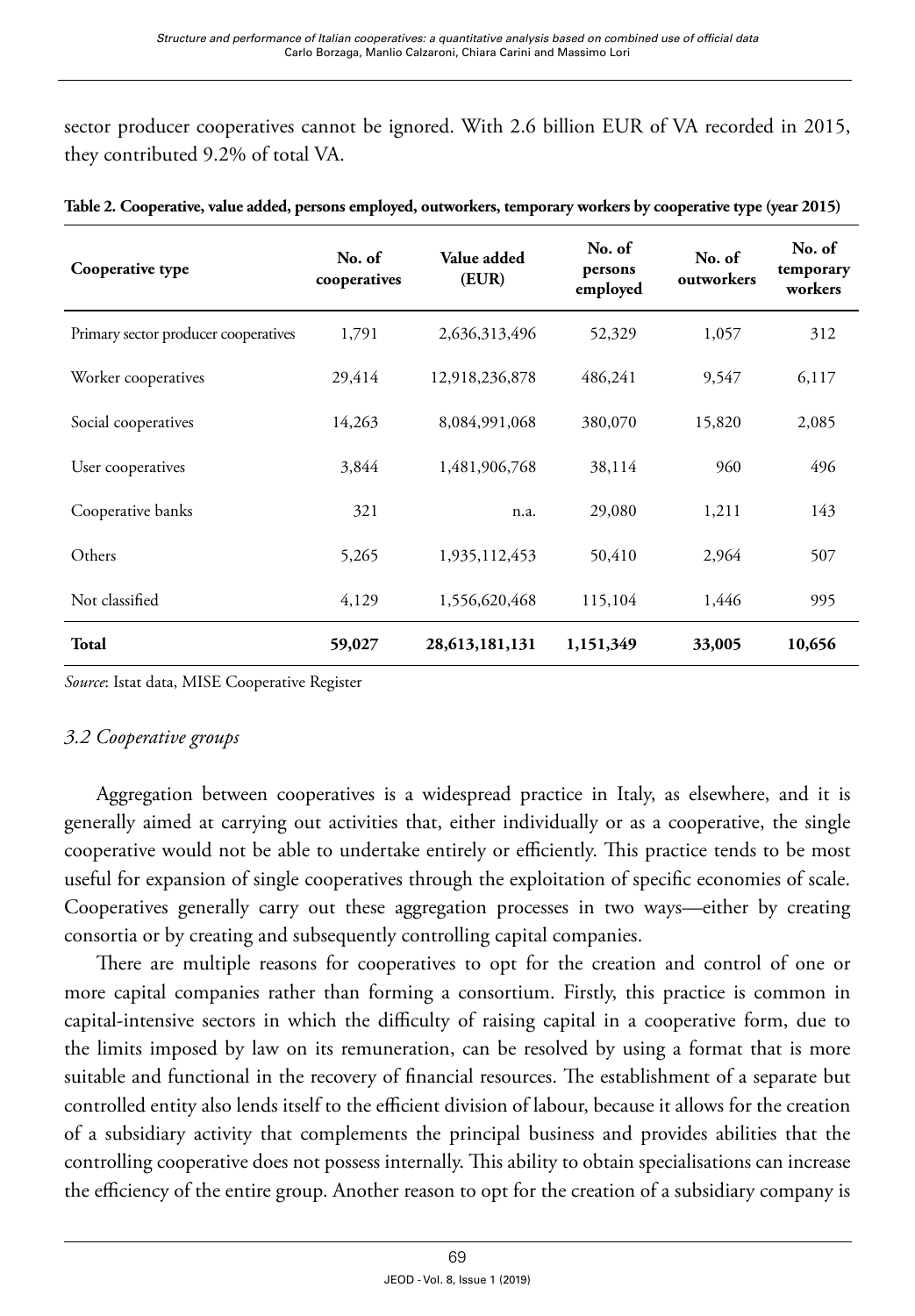the necessity, if the cooperative intends to globalise its business, to open a secondary unit overseas (e.g., marketing and communications activities). In this instance, there would be no other solution other than that of creating a capital company that is controlled by the cooperative (the cooperative alternative not being feasible).

In 2015, there were 812 enterprise groups<sup>7</sup> in Italy with a controlling cooperative<sup>8</sup> and, in addition to controlling cooperatives, they also included 1,971 non-cooperative companies and 47 cooperatives (Table 3). The average dimension (in terms of units) of the groups controlled by a cooperative (2.3) is slightly higher than that of the groups controlled by other forms of enterprise (1.8), however major differences are found in terms of number of employees (on average 96.6 for the former vs. 20.7 for the latter) and VA (on average 3.5 million EUR for the former and 1.7 million for the latter).

#### **Table 3. Enterprise groups by legal form of the parent company (year 2015)**

|                                           | Enterprise groups              |                                                |  |  |
|-------------------------------------------|--------------------------------|------------------------------------------------|--|--|
|                                           | Controlled by<br>a cooperative | Controlled by a non-<br>cooperative enterprise |  |  |
| No. of enterprise groups                  | 812                            | 25,168                                         |  |  |
| No. of controlled enterprises             | 1,971                          | 65,245                                         |  |  |
| Average size of enterprises in the groups | 2.3                            | 1.8                                            |  |  |
| Average no. of employees                  | 96.6                           | 20.7                                           |  |  |
| Average value added                       | 3,504,833                      | 1,677,790                                      |  |  |

<sup>7</sup> According to Eurostat, a business group must be intended as: "an association of enterprises bound together by legal and/or financial links. A group of enterprises can have more than one decision-making centre, especially for policy on production, sales and profits. It may centralise certain aspects of financial management and taxation. It constitutes an economic entity which is empowered to make choices, particularly concerning the unit it comprises" (European Regulation n° 696/93).

The identified cooperative groups are limited to those in which a single cooperative directly controls, through the possession of 50% plus one voting right, a company that is active for at least six months of the year and which does not operate in the following sectors: agriculture, forestry and fishing (section A of the Nace Rev. 2 classification); public administration and defence; compulsory social insurance (Section O); activities of associative organizations (division 94); family and cohabitation activities as employers for domestic staff; production of undifferentiated goods and services for use by families and cohabitation (section T); extraterritorial organizations and bodies (Section U). In addition to the limitation of the field of observation with respect to the business sector of the subsidiaries, groups with joint control by several cooperatives and those with one or more cooperative credit banks are excluded from this analysis.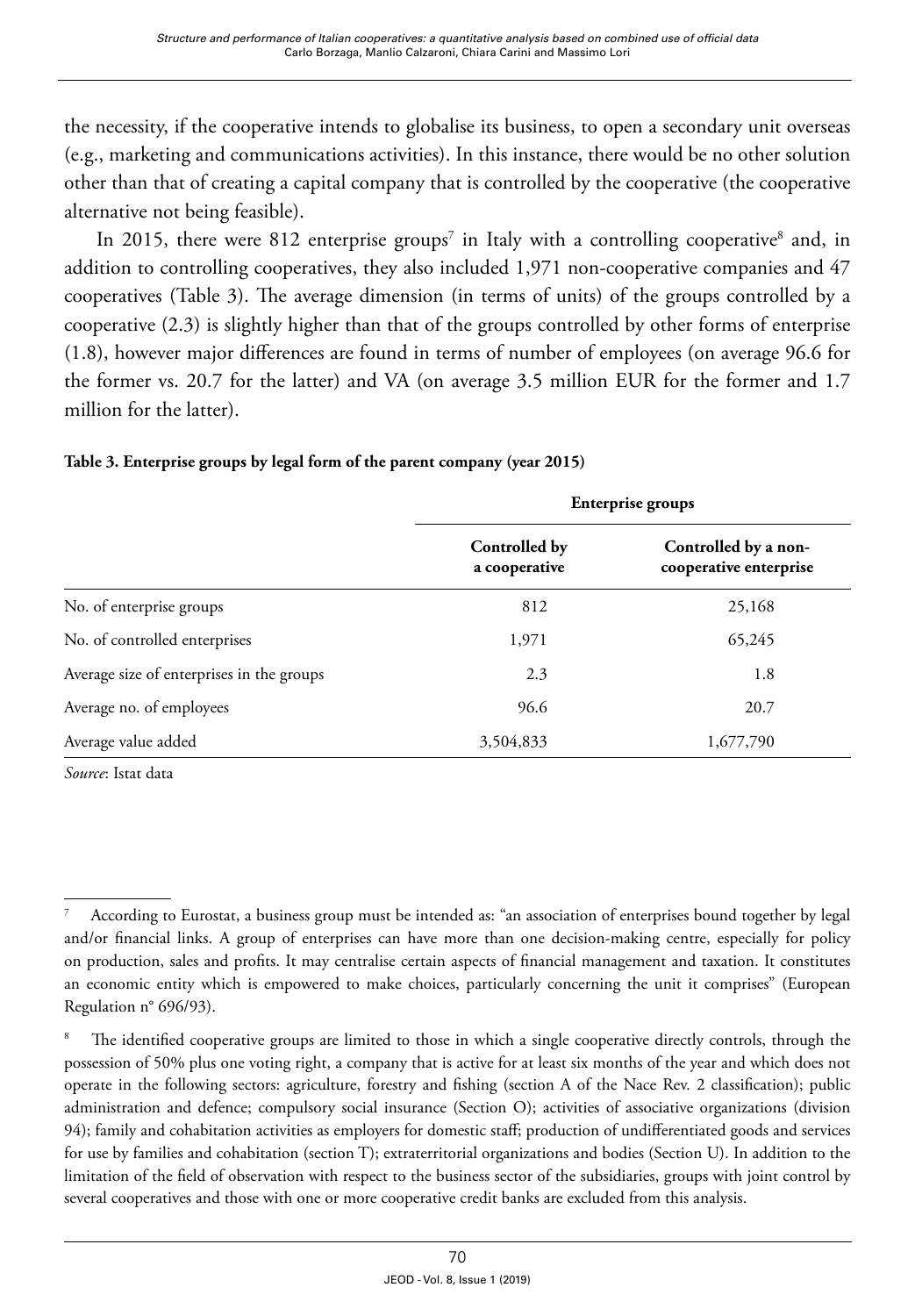With regards to geographical distribution, almost all cooperatives operate in a single region (99.6%). For enterprise groups controlled by cooperatives, this number falls to 84.7%, while it is slightly higher for groups controlled by a non-cooperative enterprise (Table 4). 35.9% of the groups controlled by a cooperative operate in one sector alone, i.e., where all the economic units of the group are active in only one sector as classified by Nace rev. 2.

|  |  | Table 4. Sectoral division and regionalisation of enterprise groups and isolated cooperatives (year 2015) |  |  |  |
|--|--|-----------------------------------------------------------------------------------------------------------|--|--|--|
|  |  |                                                                                                           |  |  |  |

|                                  |                                | <b>Enterprise groups</b>                       |                                 |
|----------------------------------|--------------------------------|------------------------------------------------|---------------------------------|
|                                  | Controlled by a<br>cooperative | Controlled by a non-<br>cooperative enterprise | <b>Isolated</b><br>cooperatives |
| Operating in one sector only (%) | 35.9                           | 31.4                                           | -                               |
| Regionalisation (%)              | 84.7                           | 86.8                                           | 99.6                            |

*Source*: Istat data

Just under half (47.9%) of the groups are controlled by workers' cooperatives, which is the type of cooperative that most often opts for controlling a corporation. In fact, 1,124 enterprises, or 55.7% of all enterprises controlled by cooperatives can be found in this category (Table 5). Below are the "other" cooperatives, with 398 subsidiaries.

| Table 5. Groups controlled by cooperatives - number of controlling and controlled enterprises by cooperative type |
|-------------------------------------------------------------------------------------------------------------------|
| of the controlling cooperative and Ateco category of the controlled enterprises (year 2015)                       |

| Cooperative type (controlling cooperative) | No. of controlling<br>cooperatives | No. of controlled enterprises |
|--------------------------------------------|------------------------------------|-------------------------------|
| Primary sector producer cooperatives       | 81                                 | 165                           |
| Worker cooperatives                        | 389                                | 1,124                         |
| Social cooperatives                        | 112                                | 175                           |
| User cooperatives                          | 59                                 | 109                           |
| Others                                     | 155                                | 398                           |
| Not classified                             | 16                                 | 47                            |
| Total                                      | 812                                | 2,018                         |

*Source*: Istat data, MISE Cooperative Register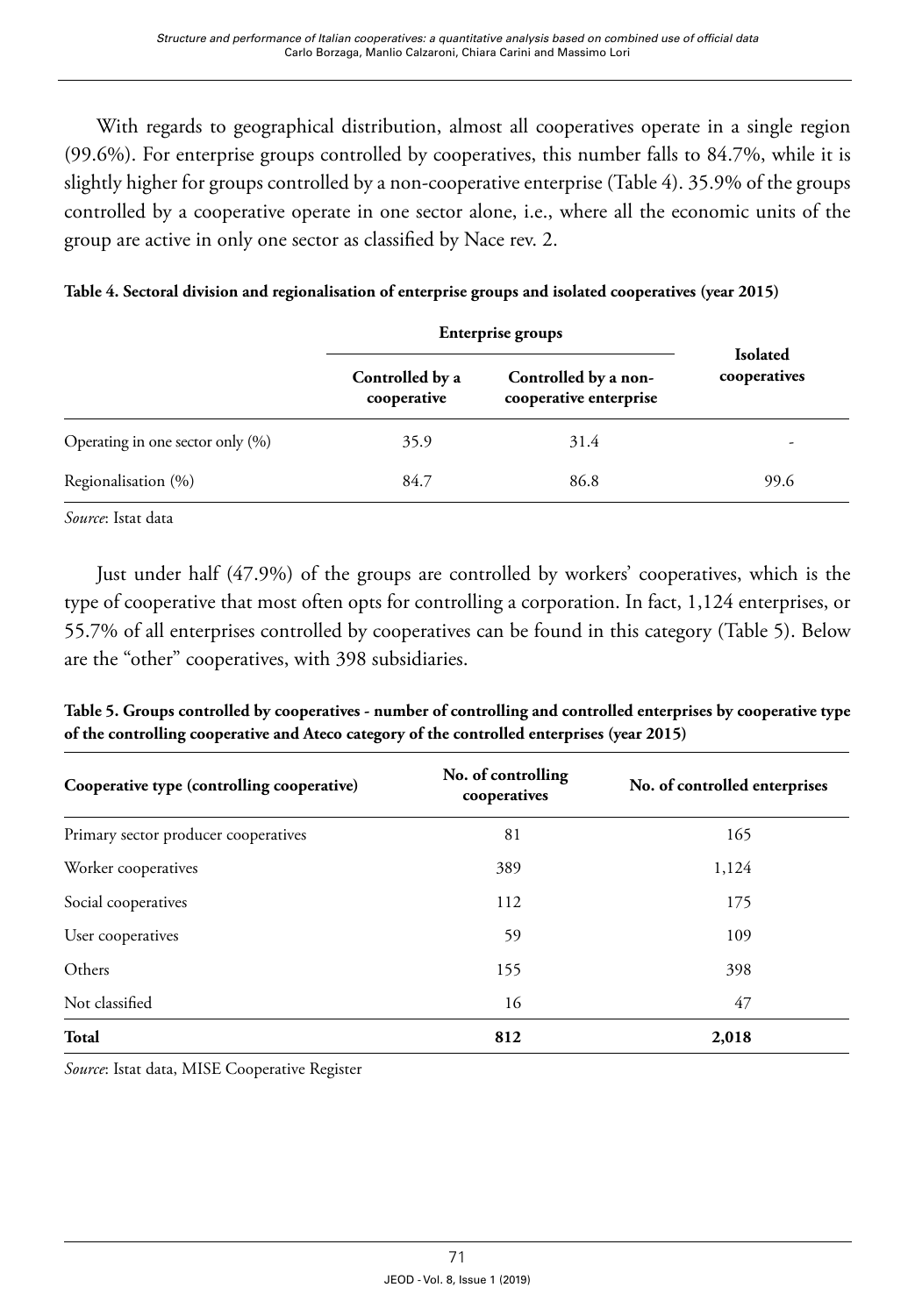Summing up, when including subsidiaries, the economic and employment dimensions of cooperatives grow significantly, reaching 31.3 billion EUR of VA, 1.2 million persons employed and just under 50,000 outworkers and temporary workers (Table 6). Compared to the sole cooperatives discussed above, these numbers reflect an increase of 9.3% in VA, approximately 6% in terms of persons employed and outworkers, and more than 24% for temporary workers.

The cooperative sector, when taking into account the subsidiaries, accounts for 4.4% of VA and 7.4% of persons employed with respect to total enterprises active in 2015.

|                                               | No. of<br>economic<br>units | Value added<br>(EUR) | No. of persons<br>employed | No. of<br>outworkers | No. of temporary<br>workers |
|-----------------------------------------------|-----------------------------|----------------------|----------------------------|----------------------|-----------------------------|
| Cooperatives, total                           | 59,027                      | 28, 613, 181, 131    | 1,151,349                  | 33,005               | 10,656                      |
| Isolated cooperatives                         | 58,168                      | 21,662,446,435       | 951,860                    | 30,352               | 6,806                       |
| Enterprise groups                             |                             |                      |                            |                      |                             |
| Controlling cooperatives                      | 812                         | 6,868,850,770        | 197,742                    | 2,610                | 3,838                       |
| Controlled non-cooperative<br>enterprises     | 1,971                       | 2,669,840,830        | 63,589                     | 2,025                | 2,630                       |
| Controlled cooperatives                       | 47                          | 81,883,926           | 1,747                      | 43                   | 12                          |
| <b>Total groups</b>                           | 2,830                       | 9,620,575,526        | 263,078                    | 4,678                | 6,480                       |
| <b>Total cooperatives</b><br>and subsidiaries | 60,998                      | 31,283,021,961       | 1,214,938                  | 35,030               | 13,286                      |

|  | Table 6. Cooperatives and subsidiaries, value added, persons employed, outworkers and temporary workers (year 2015) |  |  |
|--|---------------------------------------------------------------------------------------------------------------------|--|--|
|  |                                                                                                                     |  |  |

*Source*: Istat data

## **4. Employment in cooperatives**

Employment tends to be homogenous, with employee percentages exceeding 85% for all cooperative types (Table 7). Moreover, the share of employees stands at below 80% for cooperatives that have up to a single worker and rise to 95% among those with more than 10 workers and it is mostly larger cooperatives that have temporary workers (1%).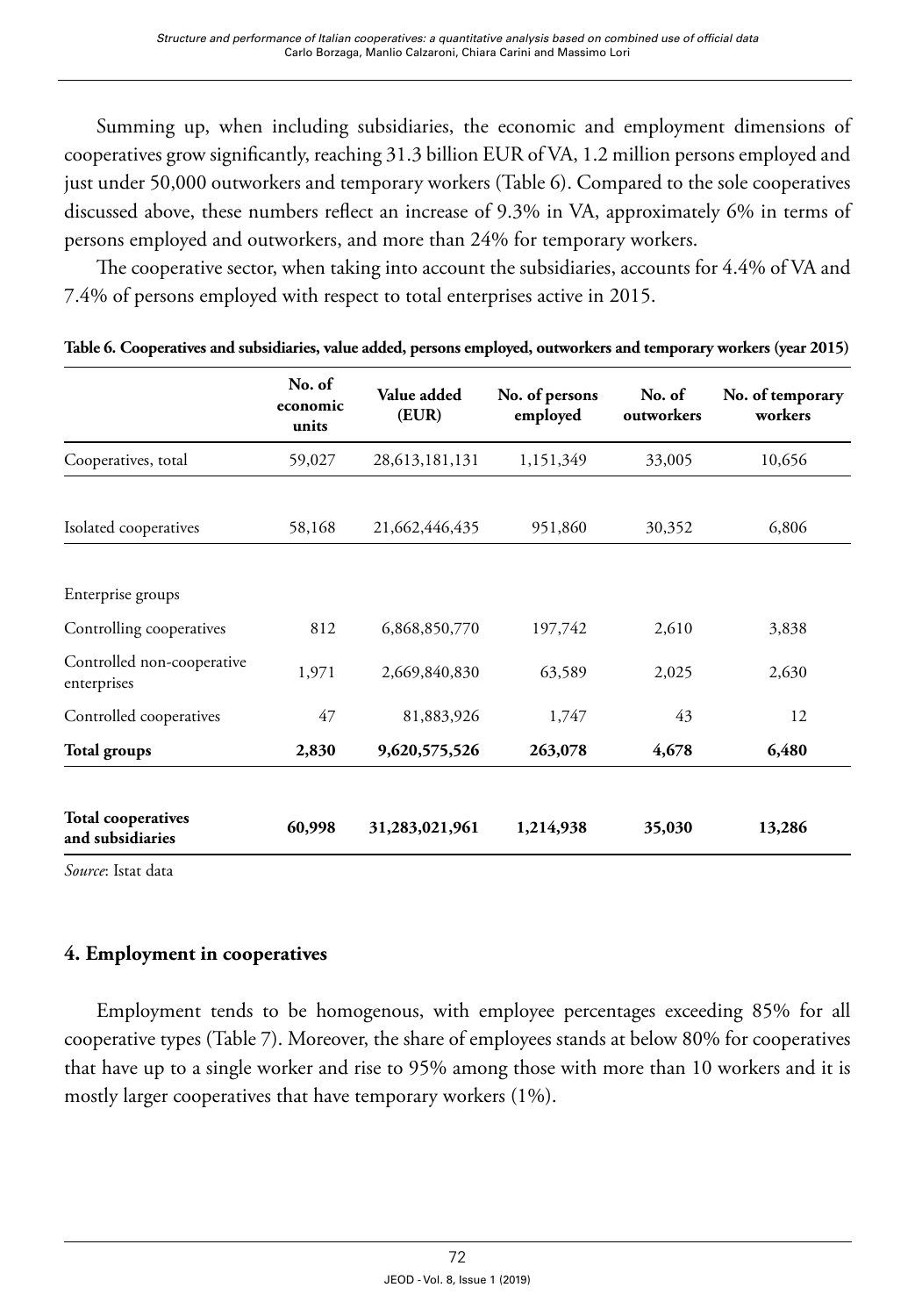|                                         | <b>Employees</b> | Self-<br>employers | Outworkers | Temporary<br>workers | <b>TOTAL</b><br>$(=100)$ |
|-----------------------------------------|------------------|--------------------|------------|----------------------|--------------------------|
| Cooperative type                        |                  |                    |            |                      |                          |
| Primary sector producer<br>cooperatives | 93.2             | 4.3                | 2.0        | 0.6                  | 53,698                   |
| Worker cooperatives                     | 95.2             | 1.7                | 1.9        | 1.2                  | 501,905                  |
| Social cooperatives                     | 93.8             | 1.7                | 4.0        | 0.5                  | 397,975                  |
| Cooperative banks                       | 91.0             | 4.6                | 4.0        | 0.5                  | 30,435                   |
| User cooperatives                       | 93.3             | 3.0                | 2.4        | 1.3                  | 39,570                   |
| Other                                   | 88.0             | 5.6                | 5.5        | 0.9                  | 53,881                   |
| Not classified                          | 96.2             | 1.7                | 1.2        | 0.9                  | 117,545                  |
| No. of workers*                         |                  |                    |            |                      |                          |
| $0 - 1$                                 | 79.1             | 15.0               | 5.8        | 0.1                  | 8,378                    |
| $2 - 3$                                 | 85.0             | 9.9                | 5.0        | 0.0                  | 24,925                   |
| $4 - 10$                                | 89.0             | 5.6                | 5.3        | 0.1                  | 83,659                   |
| More than 10                            | 95.0             | 1.6                | 2.5        | 1.0                  | 1,078,048                |
| Turnover (thousands of EUR)             |                  |                    |            |                      |                          |
| $0-19$                                  | 93.8             | 3.3                | 2.7        | 0.3                  | 96,424                   |
| 20-49                                   | 83.0             | 9.7                | 7.1        | 0.2                  | 12,035                   |
| 50-99                                   | 85.0             | 9.0                | 5.9        | 0.1                  | 21,871                   |
| 100-199                                 | 87.7             | 6.3                | 5.9        | 0.2                  | 38,502                   |
| 200-499                                 | 89.5             | 4.7                | 5.6        | 0.2                  | 85,465                   |
| 500 and more                            | 95.3             | 1.3                | 2.3        | 1.1                  | 940,712                  |
| Total                                   | 94.2             | 2.1                | 2.8        | 0.9                  | 1,195,010                |

**Table 7. Employees, self-employers, outworkers and temporary workers for cooperatives by cooperative type, class of workers and turnover (year 2015, percentage values)**

*Source*: Istat data, MISE Cooperative Register

*Note:* \*Workers include employees, self-employers, outworkers and temporary workers

Employees in cooperatives (Table 8) are concentrated mainly in the 30-49 age group (58.5%), with 13.1% aged between 15 and 29 years and more than a quarter over the age of 50. The majority of employees are female (52.2%). Approximately 66% of employees have secondary school qualifications (lower and upper secondary school), and more than 15% hold a higher degree versus 5% with a maximum of primary school education. Just under 84% of employees have a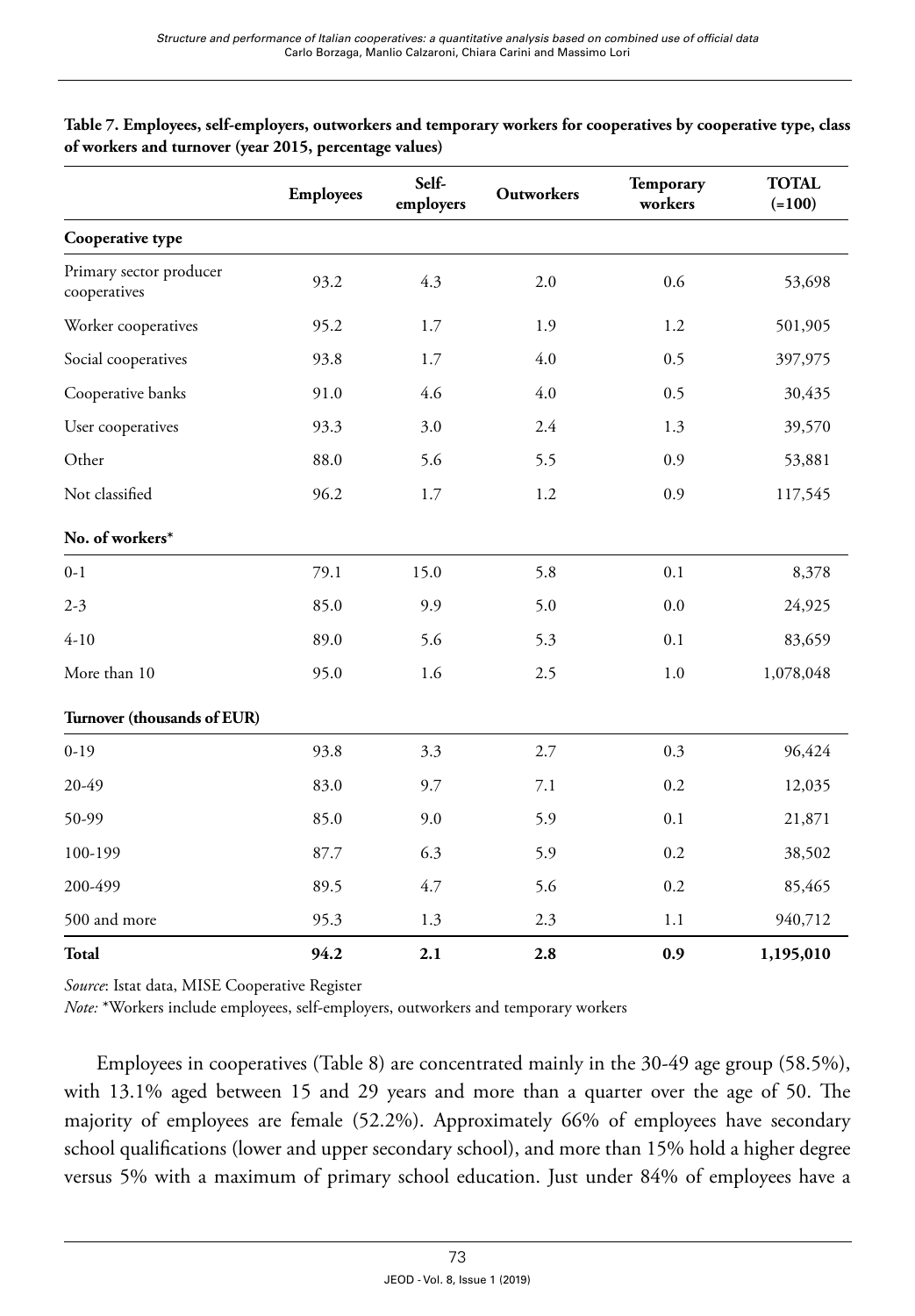permanent contract, and there is a rather large proportion of part-time workers (44.8%). In terms of professional qualifications, 64.8% of employees are blue collar and 30.8% white collar. The remaining personnel are middle managers (3%), apprentices and executives (less than 1%).

| Table 8. Employees by gender, age, professional qualification, occupation character, contractual working time, and |  |
|--------------------------------------------------------------------------------------------------------------------|--|
| educational level. Cooperatives vs other enterprises (year 2015)                                                   |  |

|                                                                                             | Cooperatives     |               | Other enterprises |  |
|---------------------------------------------------------------------------------------------|------------------|---------------|-------------------|--|
|                                                                                             | <b>Employees</b> | $\frac{0}{0}$ | $\%$              |  |
| <b>Sex</b>                                                                                  |                  |               |                   |  |
| Female                                                                                      | 588,276          | 52.2          | 39.1              |  |
| Male                                                                                        | 537,879          | 47.8          | 60.6              |  |
| Age                                                                                         |                  |               |                   |  |
| 15-29 years                                                                                 | 147,509          | 13.1          | 15.7              |  |
| 30-49 years                                                                                 | 658,626          | 58.5          | 58.3              |  |
| 50 years and more                                                                           | 320,020          | 28.4          | 25.8              |  |
| Not available                                                                               | $\boldsymbol{0}$ | 0.0           | 0.2               |  |
| Professional qualification                                                                  |                  |               |                   |  |
| Apprentice                                                                                  | 10,458           | 0.9           | 3.8               |  |
| Blue collar                                                                                 | 730,302          | 64.8          | 52.8              |  |
| White collar                                                                                | 347,072          | 30.8          | 38.1              |  |
| Middle management                                                                           | 33,243           | 3.0           | 3.8               |  |
| Executive                                                                                   | 3,417            | 0.3           | 1.0               |  |
| Other employees                                                                             | 1,663            | 0.1           | 0.5               |  |
| Occupation character                                                                        |                  |               |                   |  |
| Permanent employees                                                                         | 938,720          | 83.4          | 87.9              |  |
| Temporary employees                                                                         | 187,435          | 16.6          | 12.1              |  |
| <b>Contractual working time</b>                                                             |                  |               |                   |  |
| Full-time                                                                                   | 621,263          | 55.2          | 74.9              |  |
| Part-time                                                                                   | 504,892          | 44.8          | 25.1              |  |
| <b>Educational level</b>                                                                    |                  |               |                   |  |
| No formal education and primary school certificate                                          | 55,425           | 4.9           | 3.7               |  |
| Diploma of lower secondary education                                                        | 374,713          | 33.3          | 30.7              |  |
| Upper secondary school certificate                                                          | 81,976           | 7.3           | 8.0               |  |
| Diploma of upper secondary education                                                        | 367,571          | 32.6          | 39.1              |  |
| University degree (2-3 years) old programme, first degree,<br>first level academic diploma  | 64,682           | 5.7           | 3.7               |  |
| Master's degree (second level - old and new programme)<br>and second level academic diploma | 112,048          | 9.9           | 10.1              |  |
| Research doctoral degree                                                                    | 1,264            | 0.1           | 0.2               |  |
| Not available                                                                               | 68,476           | 6.1           | 4.5               |  |
| Total                                                                                       | 1,126,155        | 100.0         | 100.0             |  |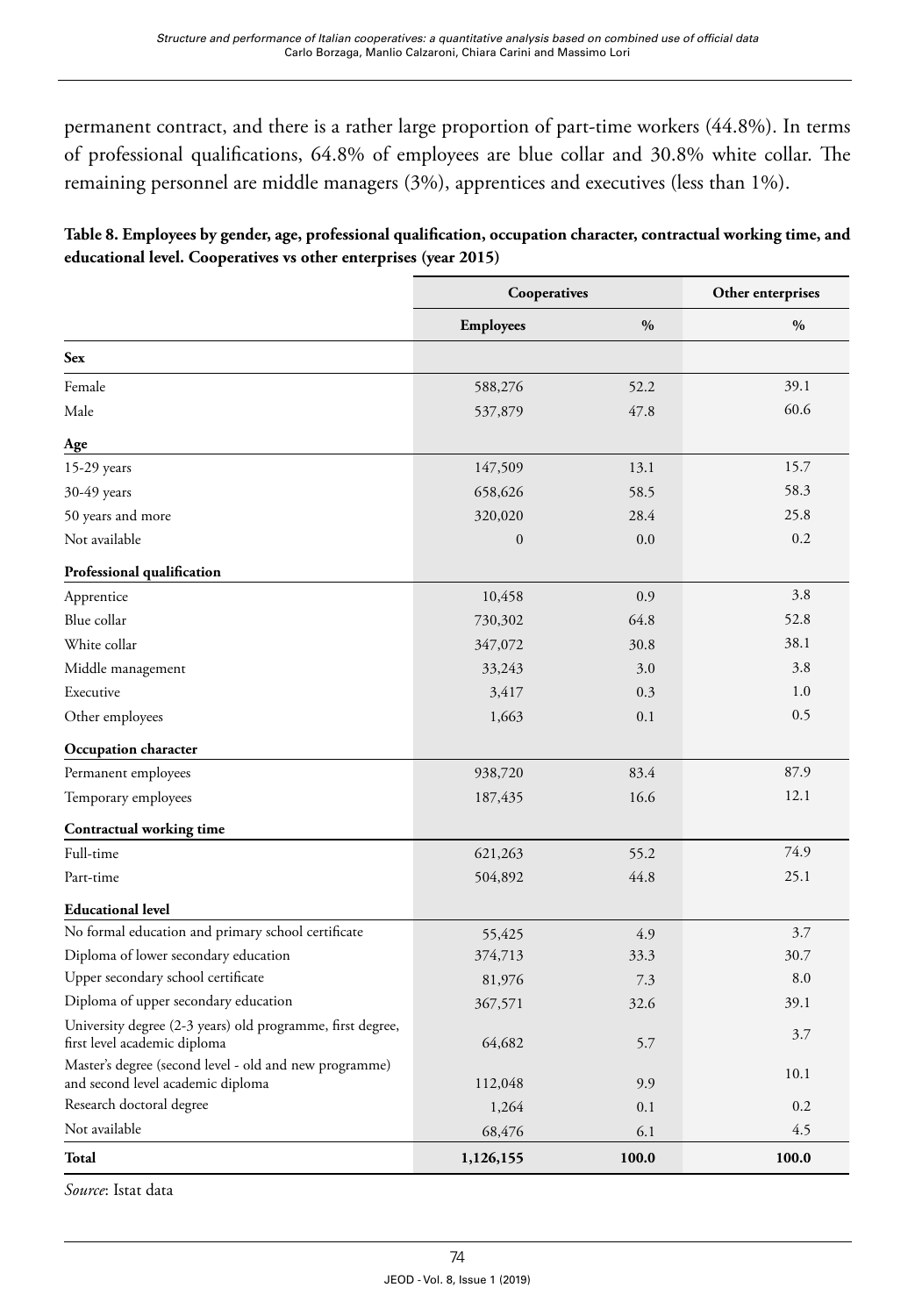# **5. Sectoral specialisations**

Just under six cooperatives out of ten operate in five sectors: construction (8,794 cooperatives, 14.9% of the total), business support services (8,587; 14.5%), health and social care (8,280; 14.0%), transport and storage  $(7,628; 12.9\%)$  and manufacturing activities  $(4,953; 8.4\%)$ <sup>9</sup>.

The VA data (Table 9) confirms the importance of four of these five sectors. Just under 70% of total VA is generated by cooperatives in health and social care (6.27 billion EUR, 21.9%), transport and storage (5.87 billion EUR, 20.5%), business support services (4.57 billion EUR, 16%) and manufacturing activities (3.23 billion EUR, 11.3%). In addition, cooperatives active in wholesale and retail trade, including cooperatives in retail or wholesale sale of foodstuffs as well as those operating in other commercial activities such as the supply of medicines or agricultural products, provide 3.85 billion EUR (13.5%). The construction sector, as outlined previously, comprises 8,000 cooperatives and generated a VA of just under 1.1 billion EUR, with an average value of 123,000 EUR<sup>10</sup>. Finally, the report revealed that 62% of persons employed by cooperatives within three sectors: 24.6% in health and social care, 19.4% in business support services, and 17.9% in transport.

Looking at the rate of cooperatives on the total of enterprises (Table 10), the health and social care sector is the one in which cooperatives have contributed the greatest amount of VA and overall employment, although the number of companies is lower than in other sectors. Cooperatives, which represent 2.9% of enterprises in this sector, generated 21.6% of the total VA and employed 34.4% of the total employed by cooperatives. This is not the only sector in which cooperatives contribute in a meaningful way in terms of VA and employment. Education—another typical sector of A-type social cooperatives<sup>11</sup>—business support services and transport services also have significant employment shares (between 19% and 22%) and VA (between 10% and 19%).

It should be noted that in the manufacturing sector there are many primary sector producer cooperatives active in the food and beverage industry.

<sup>&</sup>lt;sup>10</sup> This value is to be interpreted considering the double nature of cooperatives that are counted within the sector. If on the one hand the sector includes production and labour cooperatives dedicated to the construction of real estate on order or to be sold to third parties, on the other it consists of housing cooperatives that constitute themselves as user cooperatives in order to guarantee house purchases by their members (or possession by lease) at prices and conditions more advantageous than those of the market. Housing cooperatives act as intermediaries between their members and builders in the construction phase of the housing units and, subsequently, as managers of the properties assigned to their members. Given their nature, they may remain inactive for years until the conditions are appropriate to start building.

<sup>&</sup>lt;sup>11</sup> Law 381/1991 introduced into the Italian law social cooperatives, whose purpose is to "pursue the general interest of the community in the human promotion and social integration of citizens". Specifically, the law introduced two types of social cooperatives: health, social, and educational cooperatives (A-type) and social cooperatives providing other activities for the work integration of disadvantaged persons (B-type).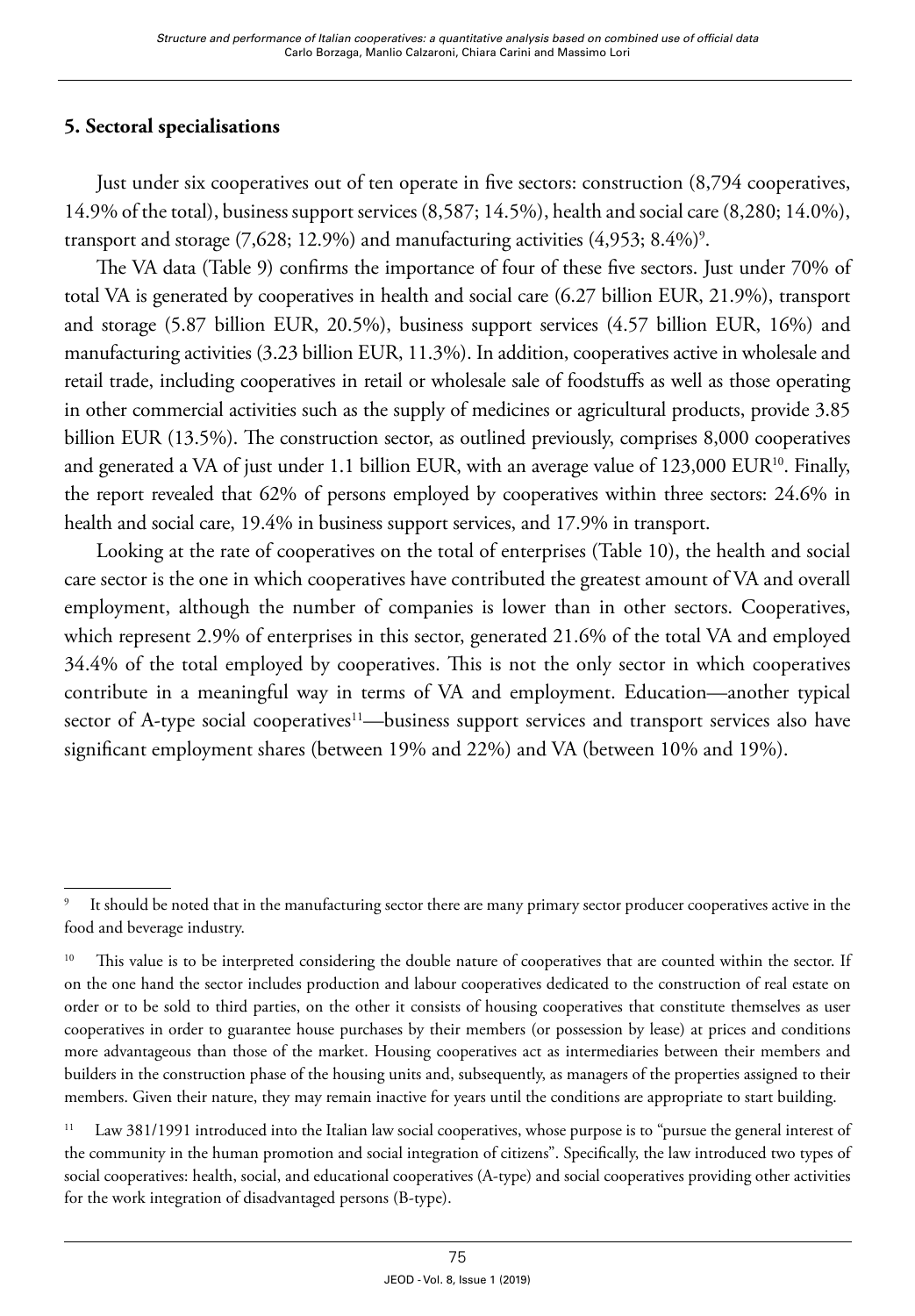#### **Table 9. Cooperatives by economic activity (year 2015)**

| Sector of economic activity                                                                              | Number of<br>cooperatives | Value added<br>(EUR) | No. of<br>persons<br>employed | No. of<br>outworkers | No. of<br>temporary<br>workers |
|----------------------------------------------------------------------------------------------------------|---------------------------|----------------------|-------------------------------|----------------------|--------------------------------|
| Mining & quarrying                                                                                       | 29                        | 49,287,810           | 665                           | 32                   |                                |
| Manufacturing                                                                                            | 4,953                     | 3,232,870,851        | 69,935                        | 1,434                | 719                            |
| Manufacture of food products                                                                             | 1,704                     | 1,792,742,576        | 36,937                        | 492                  | 308                            |
| Manufacture of beverages                                                                                 | 429                       | 328,575,083          | 5,423                         | 291                  | 44                             |
| Manufacture of fabricated metal<br>$\overline{\phantom{a}}$<br>products, except machinery &<br>equipment | 557                       | 169,219,500          | 5,194                         | 104                  | 61                             |
| Electricity, gas, steam & air conditioning<br>supply                                                     | 144                       | 87,939,518           | 806                           | 155                  | 3                              |
| Water supply sewerage, waste<br>management & remediation activities                                      | 471                       | 372,697,378          | 11,792                        | 196                  | 237                            |
| Construction                                                                                             | 8,794                     | 1,083,875,122        | 33,926                        | 1,109                | 239                            |
| Wholesale & retail trade repair of motor<br>vehicles & motorcycles                                       | 4,006                     | 3,853,219,620        | 89,683                        | 1,598                | 1,179                          |
| Transportation & storage                                                                                 | 7,628                     | 5,870,692,196        | 205,952                       | 2,108                | 2,305                          |
| Accommodation & food service activities                                                                  | 2,724                     | 965,562,987          | 42,765                        | 558                  | 858                            |
| Information &communication                                                                               | 2.386                     | 360,133,929          | 11,606                        | 683                  | 78                             |
| Financial & insurance activities                                                                         | 874                       | n.a.                 | 93,320                        | 2,301                | 552                            |
| Real estate activities                                                                                   | 1,145                     | 64,242,396           | 914                           | 171                  | 2                              |
| Professional, scientific & technical<br>activities                                                       | 2,395                     | 495,846,206          | 18,021                        | 1,538                | 48                             |
| Administrative & support service activities                                                              | 8,587                     | 4,573,324,186        | 223,672                       | 4,404                | 2,779                          |
| Education                                                                                                | 2,204                     | 420,247,243          | 20,987                        | 2,217                | 36                             |
| Human health & social work activities                                                                    | 8,280                     | 6,267,010,041        | 283,766                       | 12,013               | 1,445                          |
| Arts, entertainment & recreation                                                                         | 2,075                     | 305,880,537          | 12,786                        | 950                  | 9                              |
| Other service activities                                                                                 | 2,332                     | 610,351,111          | 30,754                        | 1,541                | 167                            |
| Total                                                                                                    | 59,027                    | 28,613,181,131       | 1,151,349                     | 33,005               | 10,656                         |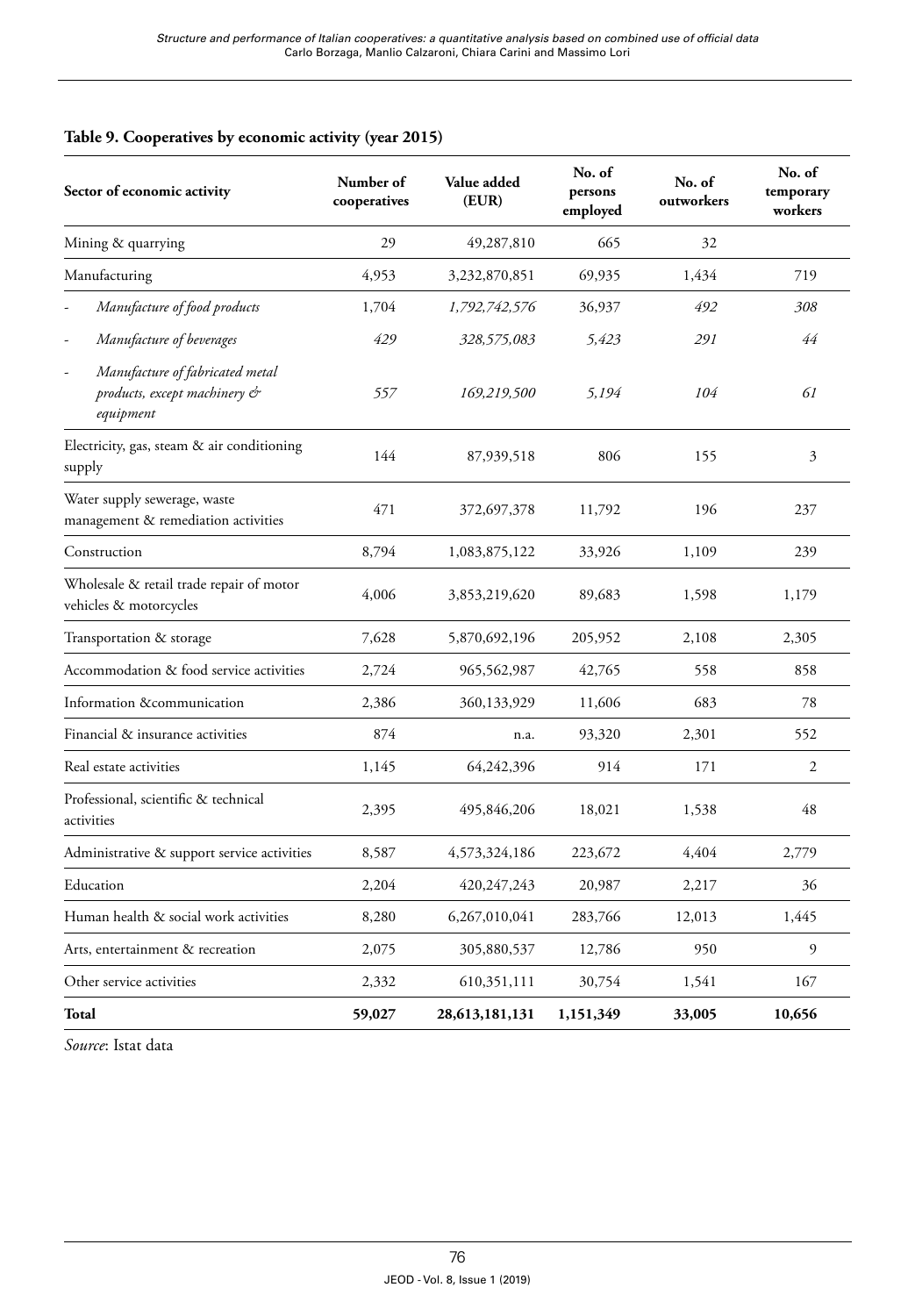| Table 10. Economic sectors by number of active cooperatives, value added and persons employed on total active |  |  |
|---------------------------------------------------------------------------------------------------------------|--|--|
| enterprises (year 2015, percentage values)                                                                    |  |  |

| Sector of economic activity                                               | <b>Economic units</b> | <b>Value Added</b> | Persons<br>employed |  |
|---------------------------------------------------------------------------|-----------------------|--------------------|---------------------|--|
| Mining and quarrying                                                      | 1.3                   | 1.4                | 2.1                 |  |
| Manufacturing                                                             | 1.2                   | 1.5                | 1.9                 |  |
| Manufacture of food products                                              | 3.1                   | 8.8                | 9.4                 |  |
| Manufacture of beverages<br>۰                                             | 13.2                  | 8.7                | 14.5                |  |
| Manufacture of fabricated metal products. except machinery &<br>equipment | 0.9                   | 0.7                | 1.0                 |  |
| Electricity, gas, stream & air conditioning supply                        | 1.3                   | 0.4                | 0.9                 |  |
| Water supply sewerage. waste management & remediation activities          | 5.0                   | 2.8                | 6.3                 |  |
| Construction                                                              | 1.7                   | 2.3                | 2.6                 |  |
| Wholesale & retail trade repair of motor vehicles &<br>motorcycles        | 0.4                   | 3.1                | 2.7                 |  |
| Transportation & storage                                                  | 6.1                   | 10.2               | 18.9                |  |
| Accommodation & food service activities                                   | 0.8                   | 3.3                | 3.2                 |  |
| Information & communication                                               | 2.4                   | 0.8                | 2.1                 |  |
| Financial & insurance activities                                          | 0.9                   | n.a.               | 16.3                |  |
| Real estate activities                                                    | 0.5                   | 0.4                | 0.3                 |  |
| Professional scientific and technical activities                          | 0.3                   | 0.9                | 1.5                 |  |
| Administrative & support service activities                               | 6.0                   | 12.6               | 19.2                |  |
| Education                                                                 | 7.3                   | 18.7               | 21.7                |  |
| Human health & social work activities                                     | 2.9                   | 21.6               | 34.4                |  |
| Arts, entertainment & recreation                                          | 3.1                   | 3.8                | 7.8                 |  |
| Other service activities                                                  | 1.1                   | 7.5                | 6.8                 |  |
| Total                                                                     | 1.3                   | 4.0                | 7.0                 |  |

*Source*: Istat data

## **6. Cooperatives in the years of economic crisis**

Since 2008, the Italian economic cycle has shown a downturn with a marked slowdown in GDP (Istat, Annual Report 2012). A sharp slowdown in the economy was a consequence of the decrease in demand for goods from abroad, most noticeably impacting the manufacturing sector.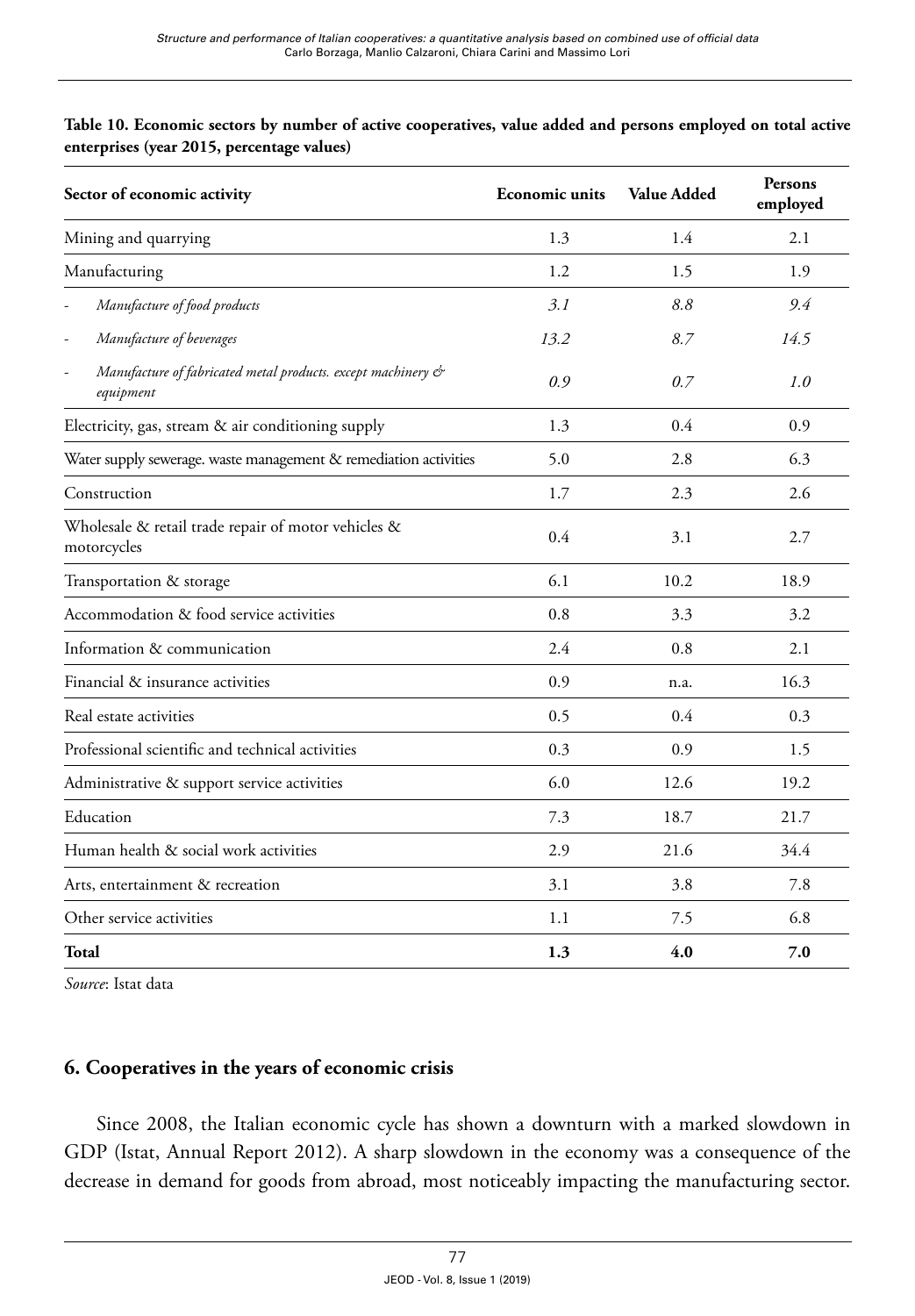Overall, the crisis led to a decline in employment, a decrease in household purchasing power and a general stagnation of consumption in real terms.

Some studies have already highlighted how the reaction of cooperatives to the economic crisis differed from that of other enterprises. Cooperatives maintained, and even increased, their levels of production and employment, in order to ensure their members' needs were satisfied, even when this was to the detriment of the organisation's operating results (Borzaga, 2017).

These results are corroborated by ASIA data from 2007, the year before the crisis; in 2011, the year in which the financial market crisis was fuelled by the sovereign debt crisis; and in 2015, the last year for which data is available. Data on cooperatives show a positive trend against negative figures for non-cooperative enterprises: in 2007 there were 50,691 cooperatives, 56,946 in 2011 (+12.3% compared to 2007), and 59,027 in 2015 (+3.7% compared to 2011, +16.4% compared to 2007). The figure is even more interesting looking at the number of employees $12$ (+17.7% between 2007 and 2015) against the decline recorded for other enterprises (-6.3%).

Focusing only on the active cooperatives in the years 2007 and 2015 provides a unique view of how the economic system has evolved (Table 11). Data highlights the positive balance between employees of cooperatives active only in 2015, and those of cooperatives active only in 2007 (+45,249 employees), as well as employment growth in cooperatives active in both years (+124,071 employees vs -257,333 for non-cooperative enterprises).

|                              | Cooperatives |                          |                          | Other enterprises |                          |                          |
|------------------------------|--------------|--------------------------|--------------------------|-------------------|--------------------------|--------------------------|
|                              | Unit         | <b>Employees</b><br>2007 | <b>Employees</b><br>2015 | Unit              | <b>Employees</b><br>2007 | <b>Employees</b><br>2015 |
| Active in 2007 only          | 26,320       | 302,771                  | $\overline{\phantom{a}}$ | 1,955,904         | 2,734,080                |                          |
| Active in 2015 only          | 34,656       | ٠                        | 348,020                  | 1,809,934         | -                        | 2,303,329                |
| Active in both 2007 and 2015 | 24,371       | 654,064                  | 778,135                  | 2.547.503         | 8,250,741                | 7,993,408                |

**Table 11. Cooperatives, enterprises and employees by activity status (years 2007 and 2015)**

<sup>&</sup>lt;sup>12</sup> It is worth noting that the estimate of employees for 2007 is overestimated with respect to the figures calculated for 2011 and 2015. This is because the 2007 figures were based on a worker's monthly presence (at least one day), whereas from 2011 onwards the weekly presence of workers was considered (at least one day). Therefore, employment growth in the cooperative sector between 2007 and 2015 would be even greater.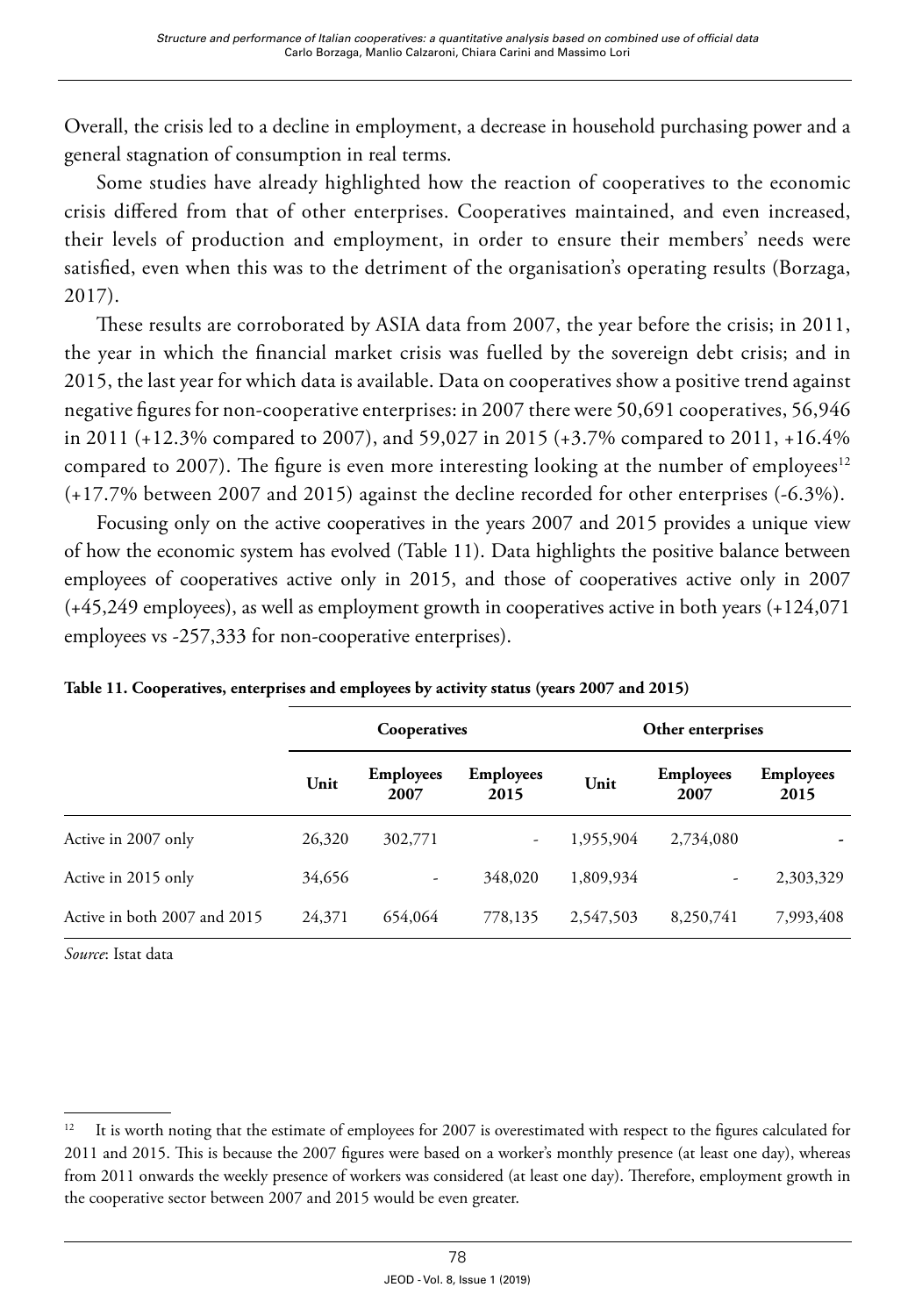Moreover, data<sup>13</sup> shows that the largest contribution to employment growth comes from cooperatives with less than 50 employees, (+68,951; +43.2%), while cooperatives with at least 50 employees registered an increase of 55,120 employees (+11.2%).

|                       | Cooperatives |                          |                          | Other enterprises |                          |                          |
|-----------------------|--------------|--------------------------|--------------------------|-------------------|--------------------------|--------------------------|
|                       | Unit         | <b>Employees</b><br>2007 | <b>Employees</b><br>2015 | Unit              | <b>Employees</b><br>2007 | <b>Employees</b><br>2015 |
| 0 employees           | 6,068        | 121                      | 13,558                   | 1,646,380         | 15,028                   | 368,417                  |
| 1 employee            | 2,261        | 2,178                    | 8,617                    | 312,664           | 300,684                  | 339,926                  |
| 2-9 employees         | 8,320        | 37,044                   | 56,590                   | 460,588           | 1,751,398                | 1,611,122                |
| 10-49 employees       | 5,531        | 120,400                  | 149,929                  | 110,713           | 2,042,988                | 1,807,359                |
| 50 employees and more | 2,191        | 494,320                  | 549,440                  | 17,158            | 4,140,642                | 3,866,584                |
| Total                 | 24,371       | 654,063                  | 778,134                  | 2,547,503         | 8,250,740                | 7,993,408                |

**Table 12. Employees of cooperatives and non-cooperative enterprises by class of employees (years 2007 and 2015)**

*Source*: Istat data

Looking at the sectoral trends, the number of cooperatives strongly increased in accommodation and food service activities (+51.6%; Table 13), education (+51.3%), health and social care (+40.9%) and finance and insurance (+39.0%). Moreover, in these sectors, the increase in the number of employees was equal to or above 25%.

Rentals, travel agencies and business support services (10.2%), construction (9.1%), information and communication services (5.9%) are the sectors with the lowest growth in the number of cooperatives, while artistic, sports, and entertainment activities (-16.3%) and professional activities (-22.7%) declined both in the numbers of cooperatives and employees.

Overall, the sectoral variations (positive or negative) evidenced by cooperatives can also be seen in non-cooperative enterprises, with declines, at least in terms of employees, in manufacturing and construction and, on the contrary, the expansion of the welfare services such as health and social assistance, education, finance and insurance, accommodation and food service activities.

Cooperatives appear to be more resilient than other enterprises in the administrative and support services sectors, as well as in the transport and storage sectors. Further analysis into the reasons for this resilience in the later sector would be useful, especially in light of the recent debate on the diffusion of the so-called "false cooperatives" within the sector. In contrast, cooperatives were less resilient in the areas of professional activities and artistic, entertainment and recreation activities.

<sup>&</sup>lt;sup>13</sup> Enterprises with an average annual rate of less than 0.5 employees were rounded to zero, therefore, in Table 12 they were counted together with those with no employees.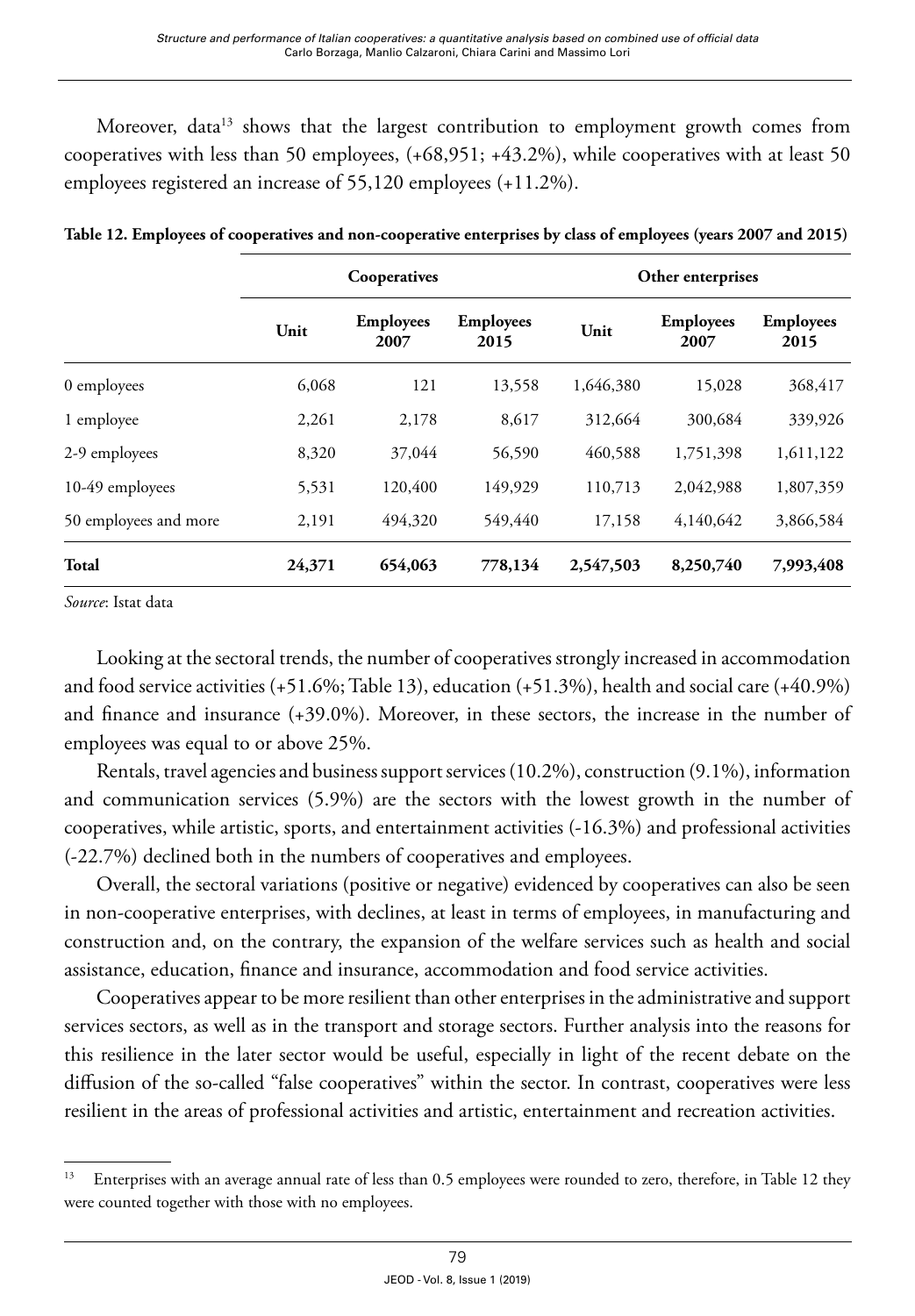| Table 13. Change in the number of cooperatives and employees by sector of activity (Ateco) (years 2007 and 2015, |  |  |
|------------------------------------------------------------------------------------------------------------------|--|--|
| percentage changes).                                                                                             |  |  |

|                                                                        | Cooperatives |                  | Other enterprises  |                  |
|------------------------------------------------------------------------|--------------|------------------|--------------------|------------------|
| Sector of economic activity                                            | Enterprises  | <b>Employees</b> | <b>Enterprises</b> | <b>Employees</b> |
| Manufacturing                                                          | 23.6         | $-2.8$           | $-17.9$            | $-17.5$          |
| Construction                                                           | 9.1          | $-26.6$          | $-18.9$            | $-36.5$          |
| Wholesale and retail trade repair of motor vehicles<br>and motorcycles | 14.9         | 1.6              | $-10.2$            | 3.0              |
| Transportation and storage                                             | 14.7         | 10.4             | $-13.7$            | $-0.5$           |
| Accommodation and food service activities                              | 51.6         | 24.7             | 13.3               | 17.9             |
| Information and communication                                          | 5.9          | $-13.3$          | $-3.0$             | 1.8              |
| Financial and insurance activities                                     | 39.0         | 44.4             | 33.9               | $-13.2$          |
| Real estate activities                                                 | $-22.7$      | $-36.9$          | 4.2                | 8.3              |
| Professional, scientific and technical activities                      | 10.2         | 14.1             | $-9.4$             | 14.5             |
| Administrative and support service activities                          | 51.3         | 54.8             | 22.9               | 22.5             |
| Education                                                              | 40.9         | 44               | 26.7               | 23.2             |
| Human health and social work activities                                | $-16.3$      | $-26.4$          | 7.9                | 20.8             |
| Arts, entertainment and recreation                                     | 27.6         | 137.3            | 5.8                | 22.6             |
| Other service activities                                               | 39.9         | 70.3             | 24.6               | 5.9              |
| Total                                                                  | 16.4         | 17.7             | $-3.2$             | $-6.3$           |

*Source*: Istat data

#### **7. Innovation and digitalization**

Innovation and digitalization are important competitive elements for enterprises, especially in a global context. However, for digital innovations and technologies to be pervasive in particular context of the Italian economy they must be accessible to economic units that are relatively simple from an organizational standpoint, small in size and with limited economic and managerial resources.

Even for cooperatives, these factors have great importance, especially in terms of valuation of work, as well as the effectiveness of activities. An integrated analysis of this may enable the strengths and weaknesses of cooperatives and the factors influencing their positioning in the production system to be identified with greater precision.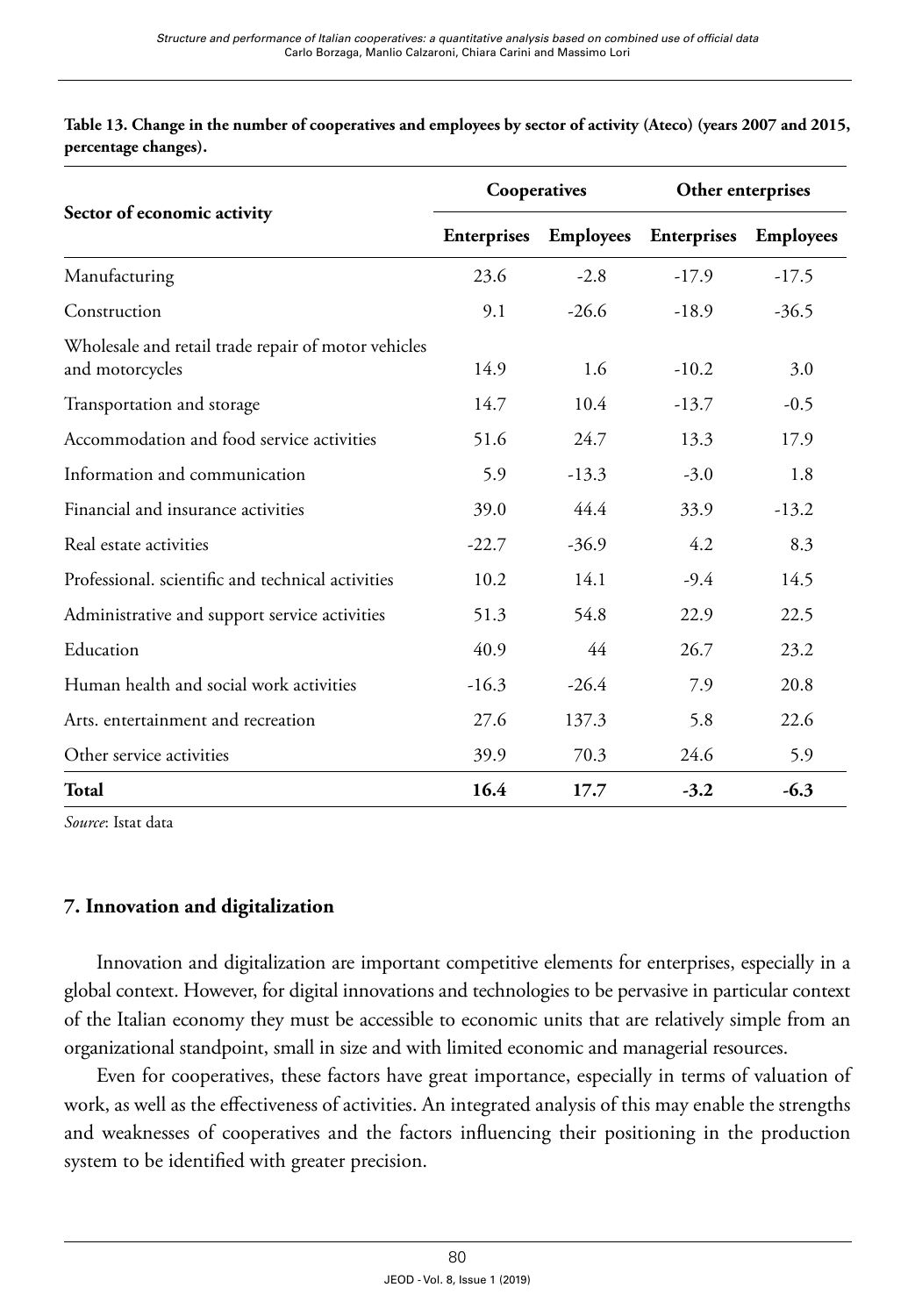Data shows that some cooperatives have low levels of digitalization (Table  $14$ )<sup>14</sup>. The number of cooperatives for which the ICT use indicator is close to zero is more than triple with respect to non-cooperative enterprises, specifically it is more than a third of the cooperatives versus one-tenth of other enterprises. Furthermore, the distribution of cooperatives by degree of digitalisation is consistently decreasing as the complexity of ICT activities increases.

As for the innovation indicator<sup>15</sup>, cooperatives and non-cooperative enterprises show fewer differences (Table 14). More than half of non-cooperative enterprises and just under two-thirds of cooperatives show little innovative propensity. The share of moderate innovators is almost the same (about one-fifth), while, as the value of the composite indicator increases, the number of non-cooperative enterprises that fall into these segments is higher than those recorded for cooperatives.

|                   | Digitalisation | Product<br>innovation | <b>Process</b><br>innovation | Organisational<br>innovation | <b>Marketing</b><br>innovation |
|-------------------|----------------|-----------------------|------------------------------|------------------------------|--------------------------------|
| Cooperatives      | 0.17           | 0.14                  | 0.14                         | 0.21                         | 0.21                           |
| Other enterprises | 0.33           | 0.28                  | 0.28                         | 0.29                         | 0.23                           |
| Total             | 0.32           | 0.27                  | 0.27                         | 0.28                         | 0.23                           |

**Table 14. Digitalisation and innovation indicators (years 2014-2017, average values)**

*Source*: Istat data

Moreover, using random forest techniques (Breiman, 2001) to identify the most relevant factors in determining higher or lower levels of digitalization and innovation provides potential guidance elements for a faster transition to more complex digital and innovative profiles.

The economic dimensions and human capital emerge as the main determining factors in the digitalisation of cooperatives. Indeed, the analysis shows that the factor with the strongest impact is the economic size of the enterprises, measured by its turnover; followed by the educational level of the employees, capital intensiveness, the degree of vertical integration, and employee tenure.

<sup>&</sup>lt;sup>14</sup> Regarding the use of ICT (2017 data), a synthetic indicator "Digitalisation"), promoted by Eurostat, was used, which defines the level of digitalisation of individual economic units based on the number of activities performed related to the use of technologies. In particular, the level of digitalisation is defined as "very low" if the companies perform between 0 and 3 activities, "low" if they are between 4 and 6, "high" if activities are between 7 and 9, and "very high" between 10 and 12.

<sup>&</sup>lt;sup>15</sup> The innovative profiles of the units, deriving from CIS data (2014-2016), were measured through a synthetic indicator ("Innovation") built specifically for this study, based on the presence/interaction of different types of innovation in the CIS survey (process, product, organisational and marketing). Specifically, an "Innovation" variable was created on the basis of factorial analysis, through the dimensional reduction of the four types of innovation previously mentioned in a single variable and linear combination of the starting variables. The factor thus created correlates strongly with the starting variables and can be used, similarly to the "Digitalisation" index, to define the position of the single economic units in a synthetic manner, in this case with regard to the introduction of innovations.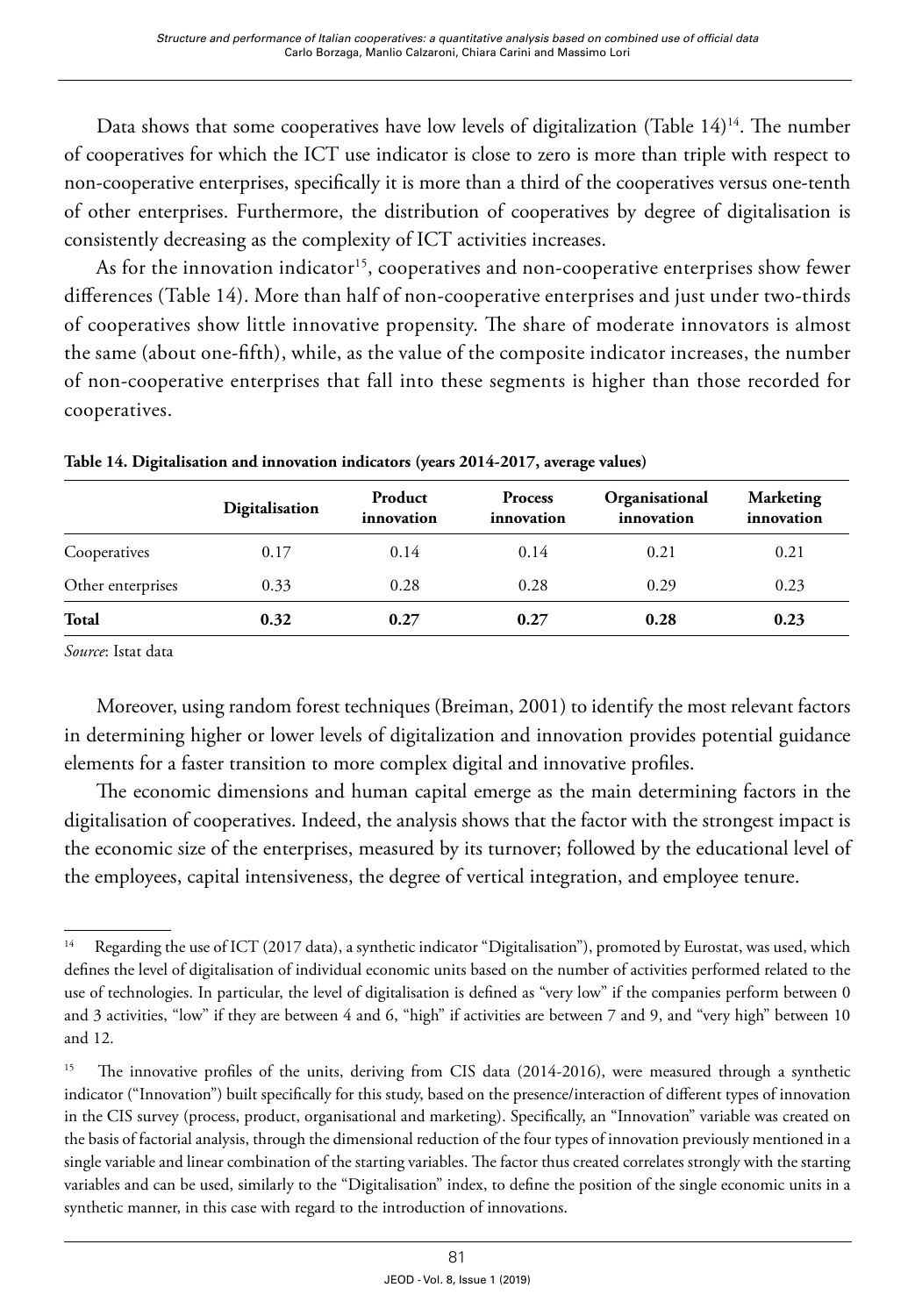As for innovative propensity, for cooperatives, the main factor is economic size, followed by degree of vertical integration and number of employees while, unlike the digitalization, the role of human capital and corporate tenure appear to be greatly reduced.



**Fig. 1. The relative importance of variables in defining the multivariate profile of digital transformation and innovative propensity. Cooperatives vs other enterprises.**

## **8. Conclusions**

The study has enabled the size of the Italian cooperative sector to be quantified in terms of the number of cooperative enterprises and groups, VA and employees, both through comparative analyses with other companies and by observing the changes during the recent economic crisis. It therefore defined the weight of the sector within the national economy and identified the sectors in which cooperatives have the greatest importance and are more dynamic, highlighting their specific characteristics and competitive benefits, especially when compared to other types of business. The report made headway in analysing the size of the sector, including in an official manner cooperative groups, meaning taking into account also corporations controlled by cooperatives. Including subsidiaries, the sector totalled 31.3 billion EUR in VA in 2015, 1.2 million employees and just under 50,000 external workers or temporary workers, thus representing 4.4% in VA and 7.4% of the total number of employment active in 2015.

Moreover, the report provided insights into the distribution and relevance of cooperatives by geographical area and economic sector, considering as well the prevalence (and significance) of the different types of cooperatives (agricultural, consumer, etc.).

Along with this line of research, the definition of the consistency of Italian cooperatives in 2015 is accompanied by an analysis of their performance during the economic crisis and the characteristics of employment within these cooperatives. This first analysis is useful in determining, empirically speaking, whether the different nature of cooperatives has also determined different levels of stability and resilience to the advantage of the entire Italian economic system. The second